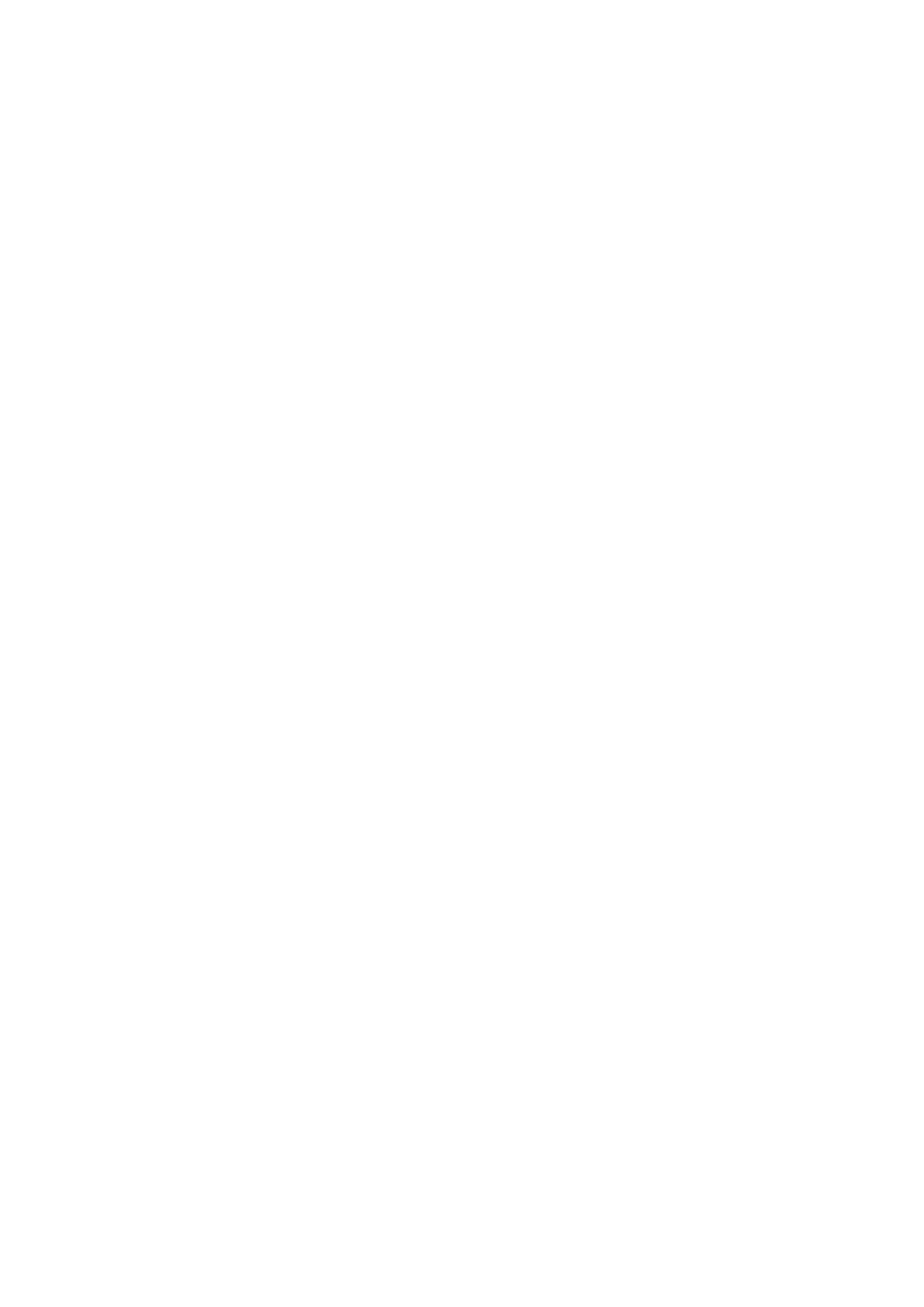

### **ITEM TABLE OF CONTENTS PAGE**

|   | Welcome                                                                         | 5 |
|---|---------------------------------------------------------------------------------|---|
| 2 | <b>Apologies</b>                                                                | 5 |
|   | <b>Declaration of Interest</b>                                                  | 5 |
| 4 | Local board consultation feedback and input into the Annual Budget<br>2022/2023 |   |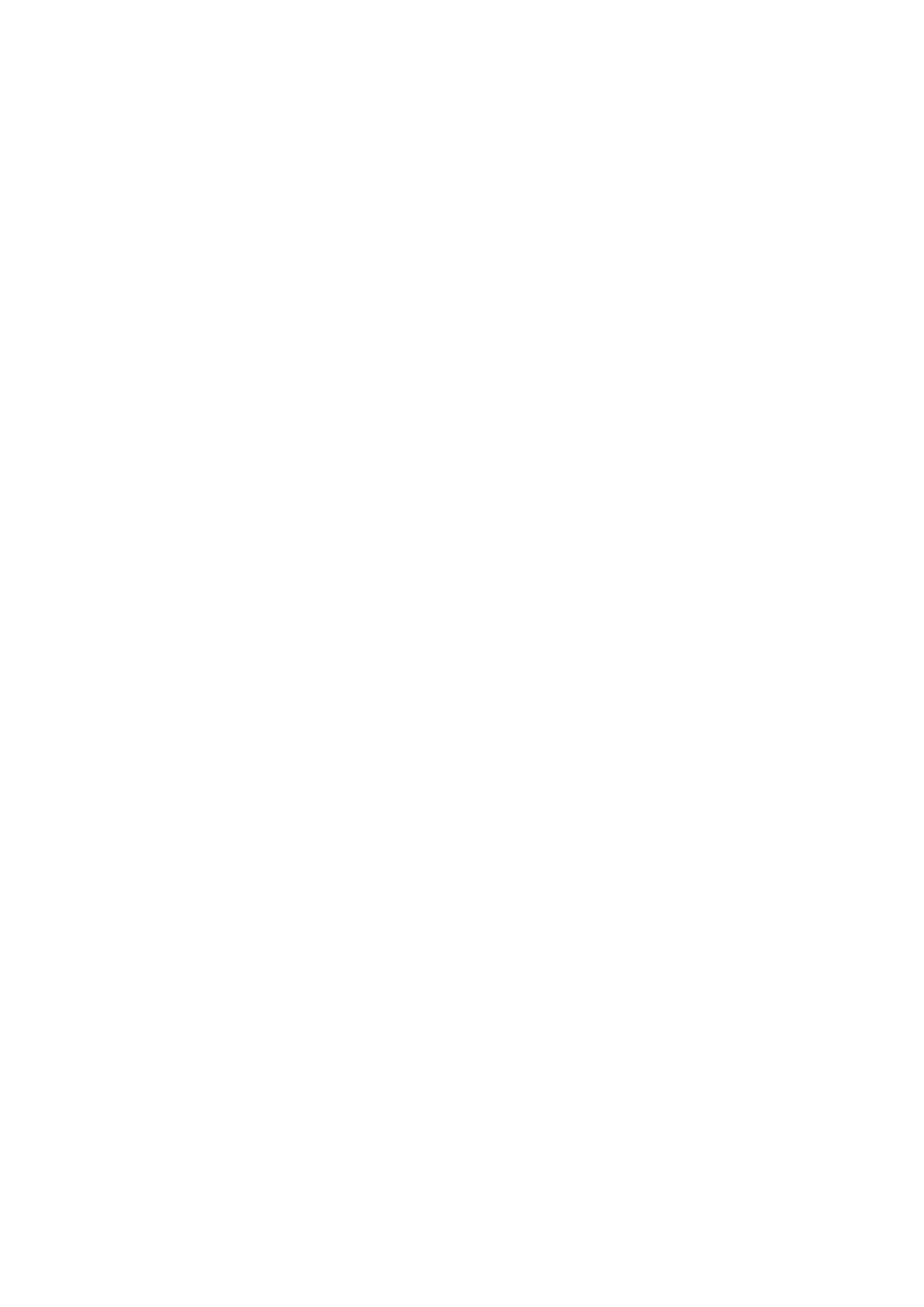

#### <span id="page-4-0"></span>**1 Welcome**

#### <span id="page-4-1"></span>**2 Apologies**

At the close of the agenda no apologies had been received.

#### <span id="page-4-2"></span>**3 Declaration of Interest**

Members are reminded of the need to be vigilant to stand aside from decision making when a conflict arises between their role as a member and any private or other external interest they might have.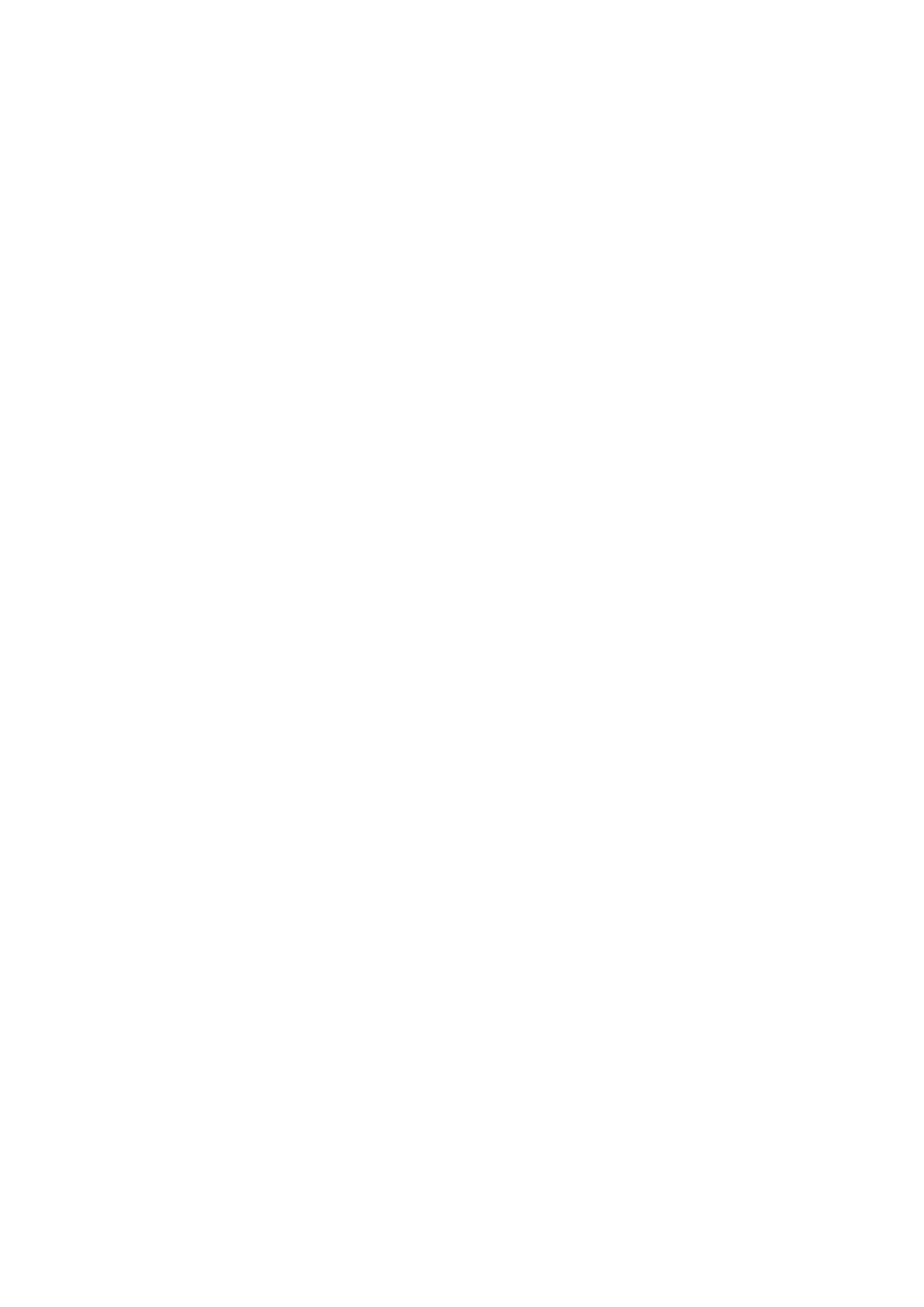

# <span id="page-6-0"></span>**Local board consultation feedback and input into the Annual Budget 2022/2023**

**File No.:** CP2022/04559

# **Te take mō te pūrongo Purpose of the report**

- 1. To receive consultation feedback from the Howick Local Board area on:
	- proposed priorities and activities for the Howick Local Board Agreement 2022/2023.
	- regional topics for the Annual Budget 2022/2023.
- 2. To recommend any local matters to the Governing Body, that they will need to consider or make decisions on in the Annual Budget 2022/2023 process.
- 3. To provide input on the proposed regional topics in the Annual Budget 2022/2023.

# **Whakarāpopototanga matua Executive summary**

- 4. Local board agreements set out annual funding priorities, activities, budgets, levels of service, performance measures and initiatives for each local board area. Local board agreements for 2022/2023 will be included in the Council's Annual Budget 2022/2023.
- 5. Auckland Council publicly consulted from 28 February to 28 March 2022 to seek community views on the proposed Annual Budget 2022/2023. This included consultation on the Howick Local Board's proposed priorities for 2022/2023 to be included in their local board agreement.
- 6. Auckland Council received 11,550 pieces of feedback in total across the region and 1,733 pieces of feedback from the Howick local board area. There were 509 online submissions, 21 hard copy forms and 1,203 pieces of feedback from the online 'Have Your Say' event and interactive boards in libraries. The local board consulted on six key priorities. Overall 28% supported all priorities while 41% supported most.
- 7. In the Annual Budget process there are financial matters where local boards provide recommendations to the Governing Body, for consideration or decision-making. This includes:
	- proposed locally driven initiative capital projects outside local boards' decisionmaking responsibility
	- release of local board specific reserve funds
	- any local board advocacy initiatives.

The Governing Body will consider these items as part of the Annual Budget decision-making process in June 2022.

8. Local boards have a statutory responsibility to provide input into regional strategies, policies, plans, and bylaws. This report provides an opportunity for the local board to provide input on council's proposed Annual Budget 2022/2023.

# **Ngā tūtohunga Recommendation/s**

That the Howick Local Board: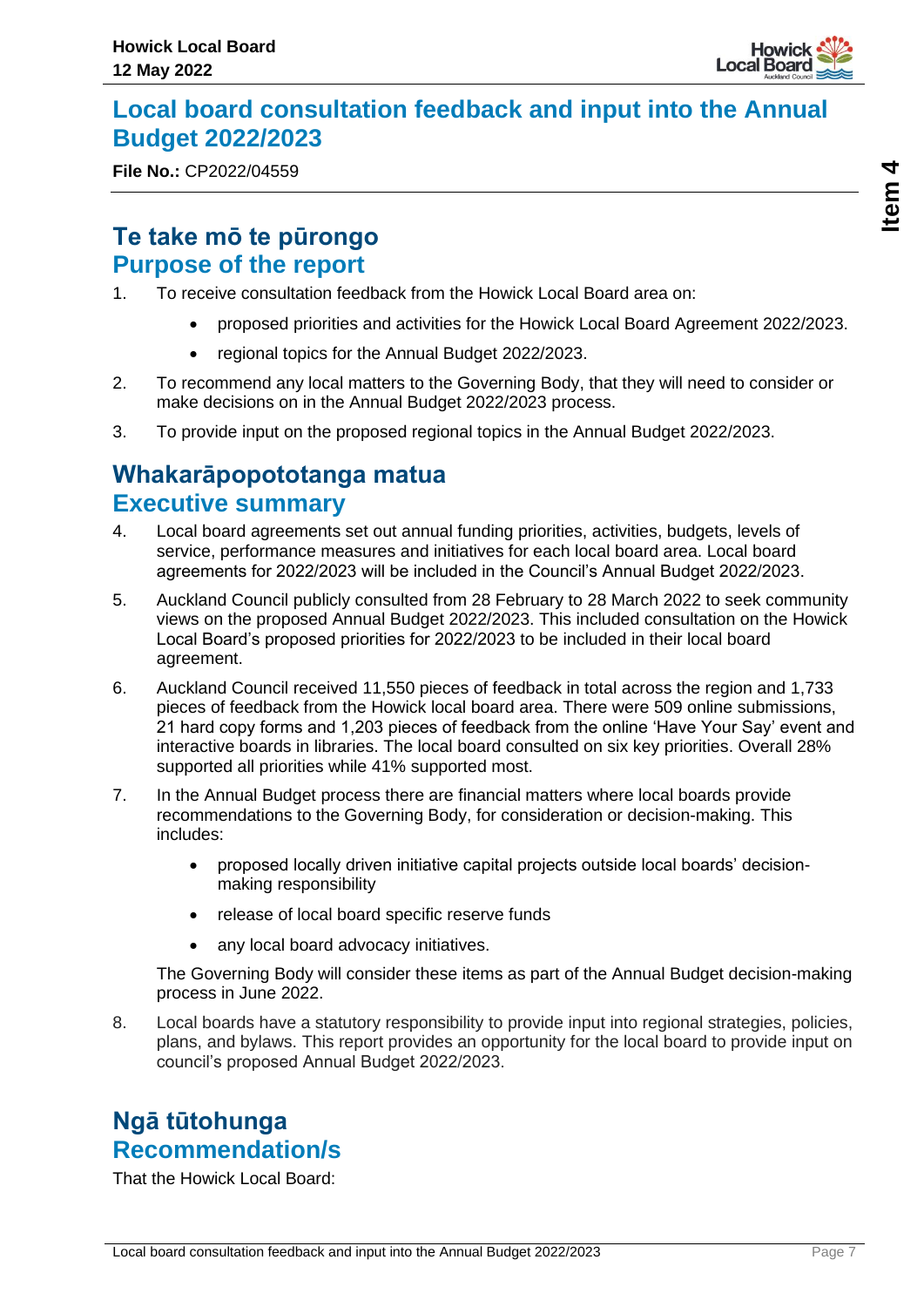

- a) receive consultation feedback on the proposed Howick Local Board priorities and activities for 2022/2023.
- b) receive consultation feedback on regional topics in the Annual Budget 2022/2023 from people and organisations based in the Howick local board area.
- c) provide input on regional topics in the proposed Annual Budget 2022/2023 to the Governing Body.
- d) provide its advocacy initiatives for the Annual Budget 2022/2023 to the Governing Body.

# **Horopaki Context**

- 9. Each financial year Auckland Council must have a local board agreement (as agreed between the Governing Body and the local board) for each local board area. The Howick Local Board Agreement sets out how the Council will reflect the priorities in the Howick Local Board Plan 2020 in respect to the local activities to be provided in the Howick local board area and includes information relating to budgets, levels of service, and performance measures.
- 10. The local board agreements 2022/2023 will form part of the Auckland Council's Annual Budget 2022/2023.
- 11. Auckland Council publicly consulted from 28 February to 28 March 2022 to seek community views on the proposed Annual Budget 2022/2023, as well as local board priorities and proposed activities to be included in the local board agreement 2022/2023. All submissions can be accessed here: [https://akhaveyoursay.aucklandcouncil.govt.nz/submissions-annual](https://akhaveyoursay.aucklandcouncil.govt.nz/submissions-annual-budget-2022-2023)[budget-2022-2023.](https://akhaveyoursay.aucklandcouncil.govt.nz/submissions-annual-budget-2022-2023)
- 12. Due to the impacts of the ongoing COVID-19 global pandemic, significant pressure has been placed upon the council's financial position. This has created significant flow on effects for the council's proposed Annual Budget 2022/2023.

# **Tātaritanga me ngā tohutohu Analysis and advice**

13. This report includes analysis of consultation feedback, any local matters to be recommended to the Governing Body and seeks input on regional topics in the proposed Annual Budget 2022/2023.

### **Consultation feedback overview**

- 14. As part of the public consultation Auckland Council used a variety of methods and channels to reach and engage a broad cross section of Aucklanders to gain their feedback and input into regional and local topics.
- 15. In total, Auckland Council received feedback from 11,550 people in the consultation period. This feedback was received through:
	- written feedback 9,464 hard copy and online forms, emails and letters.
	- in person 2,086 pieces of feedback through online Have Your Say events, or independently managed phone interviews. All events (except one which didn't have any attendees) were moved to an online platform or cancelled due to the red Covid-19 traffic light setting.

# **Feedback received on the Howick Local Board's priorities for 2022/2023**

- 16. The Howick Local Board consulted on the following priorities for 2022/2023:
	- Greater focus on renewal and maintenance of assets
	- Investigate more community-led delivery of activities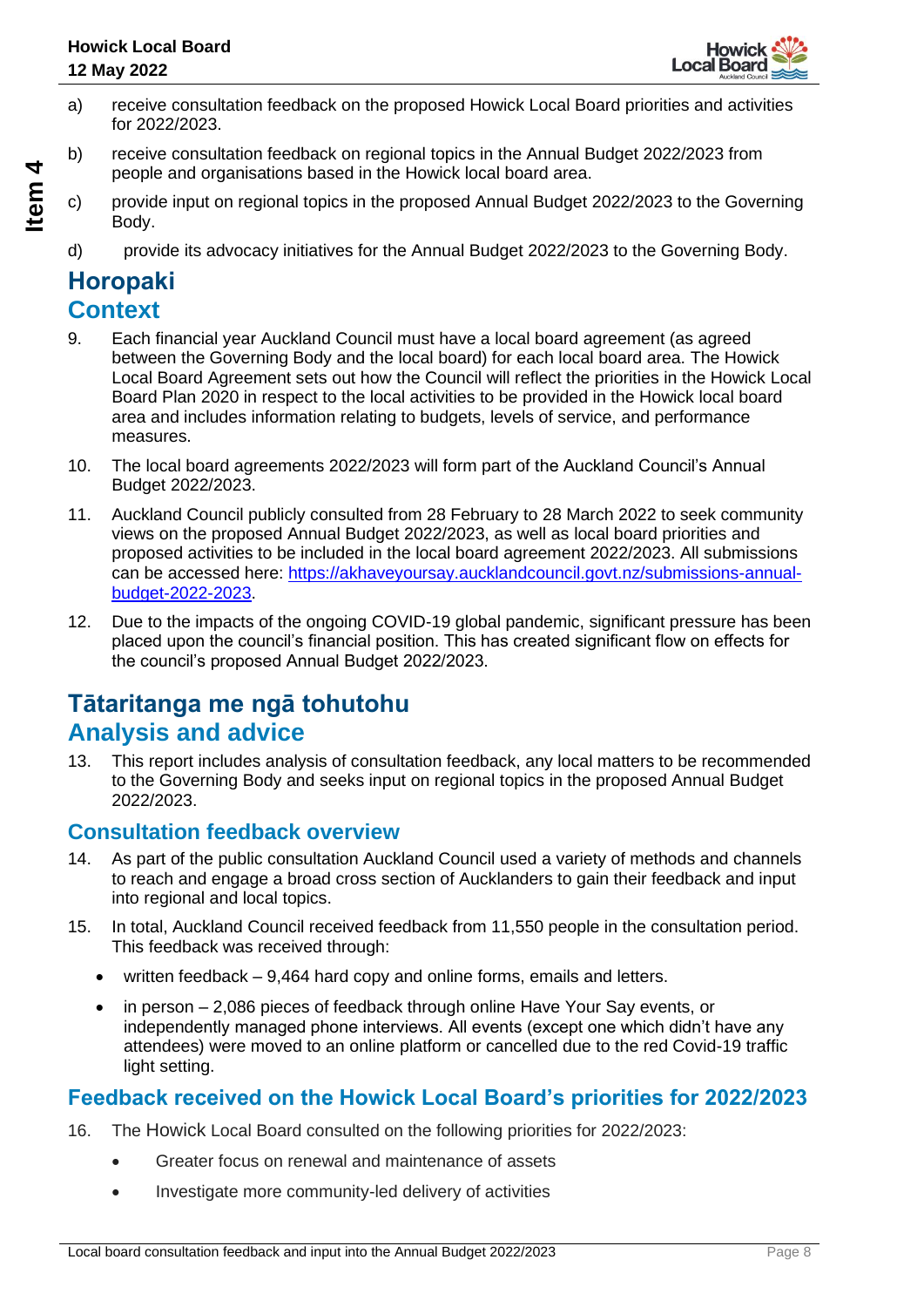

- Investigate partnering with local business to provide, for example, business awards, recruitment events and promotion of business growth
- Investigate further options for dog parks in the local board area
- Investigate options for mountain biking in the local board area
- Investigate options for the skatepark and other wheeled play at Lloyd Elsmore Park.
- 17. 1,733 submissions were received on Howick Local Board's priorities for 2022/2023. There were 509 online submissions, 21 hard copy forms and 1,203 pieces of feedback from the online 'Have Your Say' event and interactive boards in libraries. The majority of local respondents support most of the priorities while 28% support all. Of the organisations that submitted feedback, 60% support most priorities.



18. Consultation feedback on local board priorities will be considered by the local board when approving their local board agreement between 21-23 June 2022.

#### **Information on submitters**

19. The tables and graphs below indicate the demographic categories people identified with. This information only relates to those submitters who provided demographic information.



| Age          | <b>Male</b> | <b>Female</b> | <b>Another</b> ge |
|--------------|-------------|---------------|-------------------|
| <15          | 6           | 7             |                   |
| $15 - 24$    | 38          | 37            |                   |
| 25-34        | 20          | 37            | 3                 |
| 35-44        | 37          | 52            |                   |
| 45-54        | 36          | 42            |                   |
| $55 - 64$    | 21          | 44            |                   |
| 65-74        | 44          | 53            | 0                 |
| $75+$        | 17          | 9             |                   |
| <b>Total</b> | 219         | 281           | 6                 |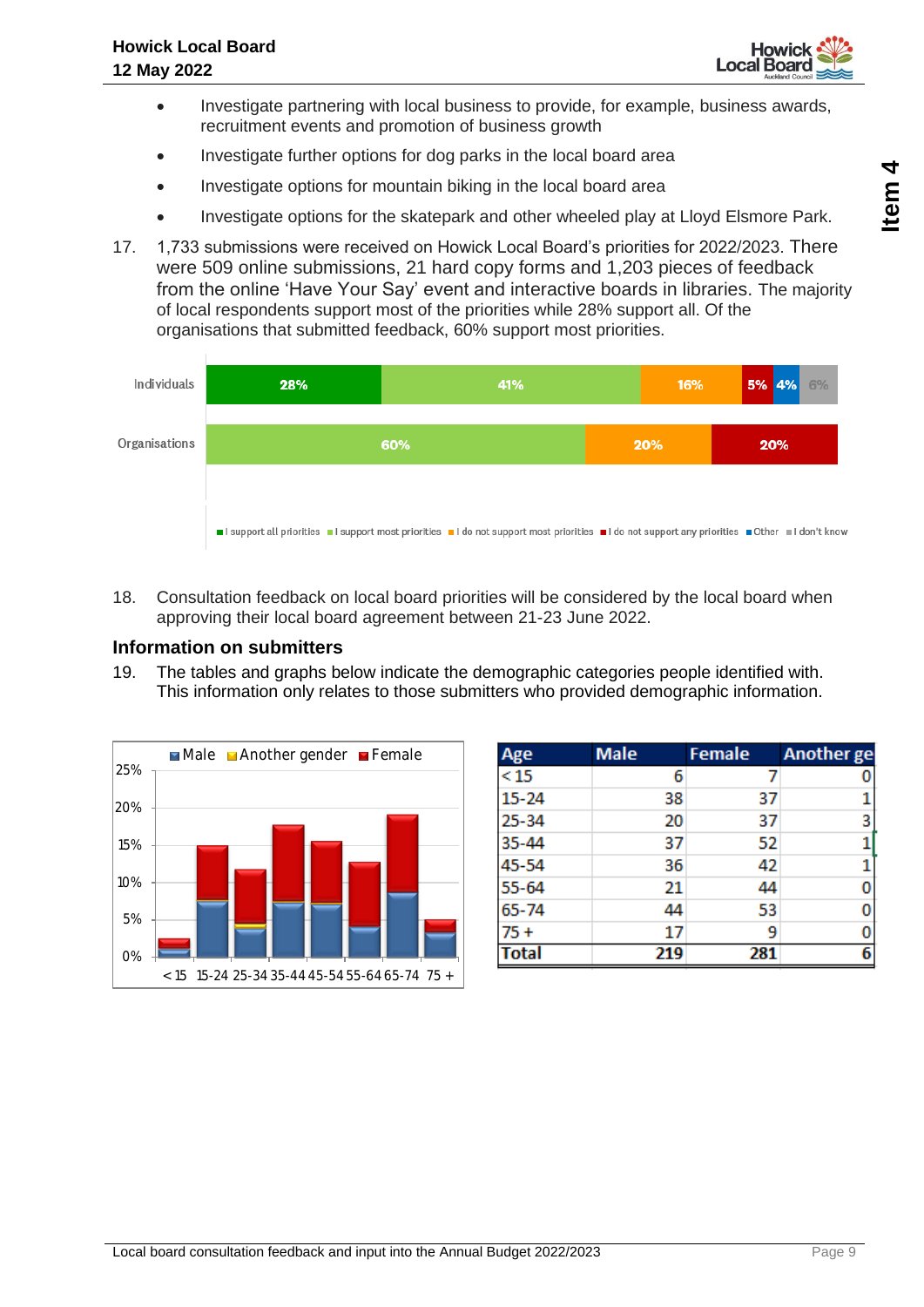



| <b>Ethnicity</b>                        |                       |     | #    | %   |
|-----------------------------------------|-----------------------|-----|------|-----|
| <b>European</b>                         |                       |     | 208  | 41% |
|                                         | Pakeha/NZ European    |     | 175  | 34% |
|                                         | <b>Other European</b> |     | 33   | 6%  |
| <b>Maori</b>                            |                       |     | 18   | 4%  |
| Pacific                                 |                       |     | 13   | 3%  |
|                                         | Samoan                |     | 8    | 2%  |
|                                         | Tongan                |     |      | 0%  |
|                                         | <b>Other Pacific</b>  |     |      | 1%  |
| Asian                                   |                       |     | 293  | 58% |
|                                         | Chinese               |     | 251  | 49% |
|                                         | Southeast Asian       |     | 10   | 2%  |
|                                         | Indian                |     | 21   | 4%  |
|                                         | Other Asian           |     | 21   | 4%  |
| African/Middle Eastern/Latin            |                       | q   | 2%   |     |
| Other                                   |                       |     |      | 1%  |
| <b>Total people providing ethnicity</b> |                       | 508 | 107% |     |

#### **Key themes**

- 20. Key themes of note across the feedback received (through written, in-person and social media channels) included:
	- Overall there is strong support for focus on playground upgrades, asset maintenance and community facilities in Flatbush and Pakuranga, focusing on areas other than LEP and BCP given they are great outdoor spaces.
	- Focusing on community-led activities will bring pride and confidence in the local community and people will be drawn to that.
	- There has been a shift from supporting dog parks in the local board area, to not supporting under the current climate as they are not considered a priority given the financial pressure everyone is facing at the moment.
	- There is little support for mountain biking saying that it should be a regional project.
	- For the skatepark and other wheeled play option, there are mixed views with both support and don't support.

#### **Feedback on other local topics**

- 21. Key themes across feedback received on other local topics included:
	- Climate and Environment strong support for environmental initiatives across the local board area.
	- Financial hardship Many households are under financial pressure in the current climate.
	- Transport Strong focus to look at other options other than a car

### **Overview of feedback received on regional topics in the Annual Budget 2022/2023 from the Howick Local Board area**

- 22. The proposed Annual Budget 2022/2023 sets out Auckland Council's priorities and how to pay for them. Consultation on the proposed Annual Budget asked submitters to respond to four key questions on:
	- 1. Climate
	- 2. Budget Pressures
	- 3. Operating Spending Prioritisation
	- 4. Waste Service Standardisation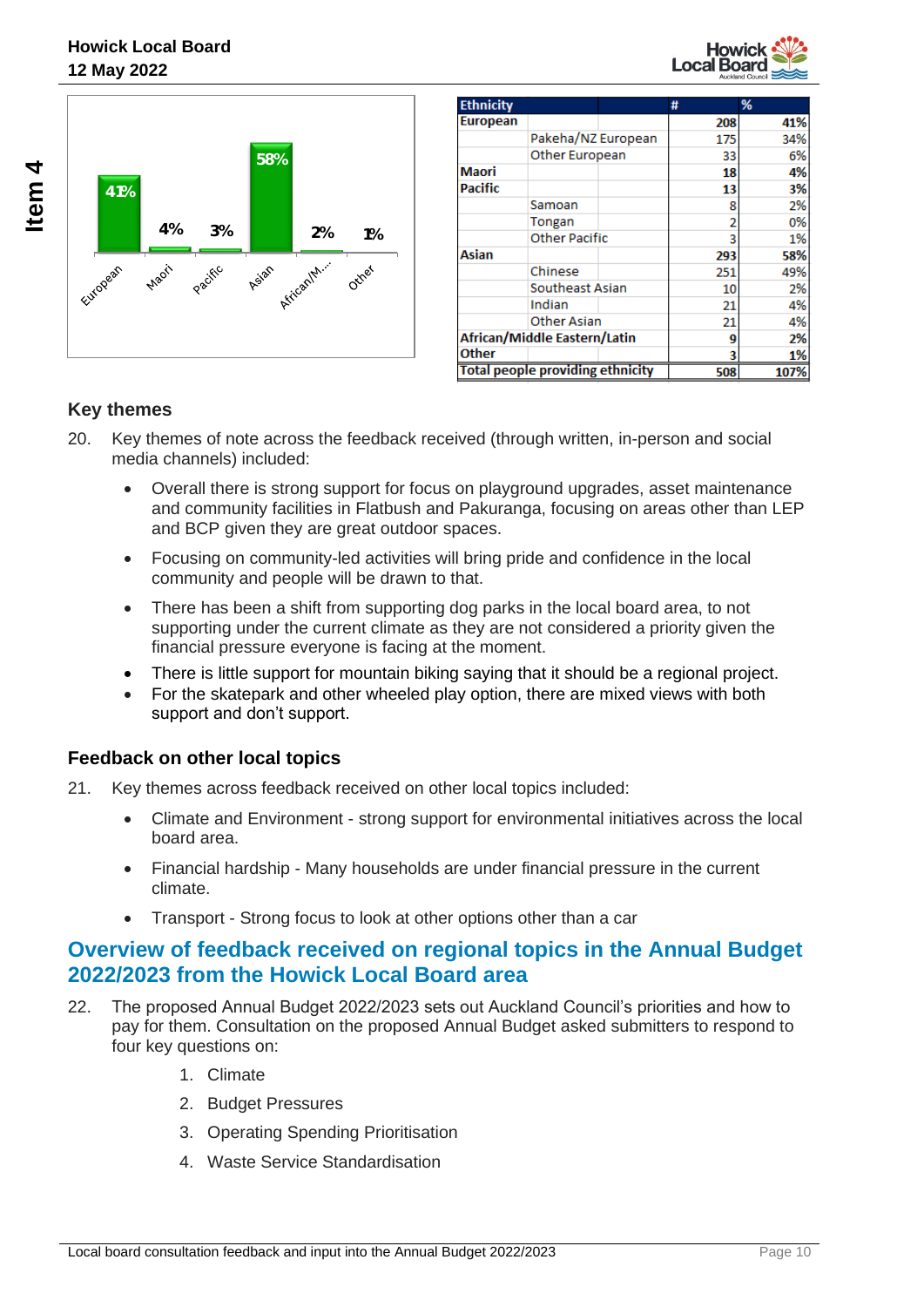

23. The submissions received from the Howick Local Board area on these key issues are summarised below, along with an overview of any other areas of feedback on regional proposals with a local impact.

#### **Key Question 1: Climate**

- 24. Aucklanders were asked about a proposed climate action package which will be funded by a targeted rate. The climate action package includes investments in low-carbon public transport, active walking and cycling networks; and urban ngahere (forest) canopy cover.
- 25. This is proposed to be funded through \$574 million from a targeted rate over the next 10 years as well additional funding from government co-funding.
- 26. The graphs below give an overview of the responses from the Howick Local Board area.



#### **Key themes**

- 27. Key themes of note across the feedback received included:
	- Improve transport network & frequency
	- Low support for walking & cycling lanes due to high cost vs low usage
	- Lack of maintenance of existing green spaces

#### **Key Question 2: Budget Pressures**

- 28. Aucklanders were asked about a range of levers proposed to manage on-going budget pressures. Council are forecasting a budget shortfall of \$85 million for 2022/2023 compared to what was budgeted for in the 10-year Budget 2021-2031. This is due to on-going impacts of COVID-19 on revenue and growing inflationary pressure.
- 29. A range of levers are proposed to manage the budget pressures including:
	- Using the Government's Better Off support package funding
	- Changing the timing of some capital spending
	- Implementing cost reductions in the form of efficiency savings and a potential reduction in some services
	- Keeping the previously agreed general rates increase of 3.5 per cent for 2022/2023 and;
	- Continuing work on the sale or long-term lease of non-strategic assets as required.
- 30. The graphs below give an overview of the responses from the Howick Local Board area.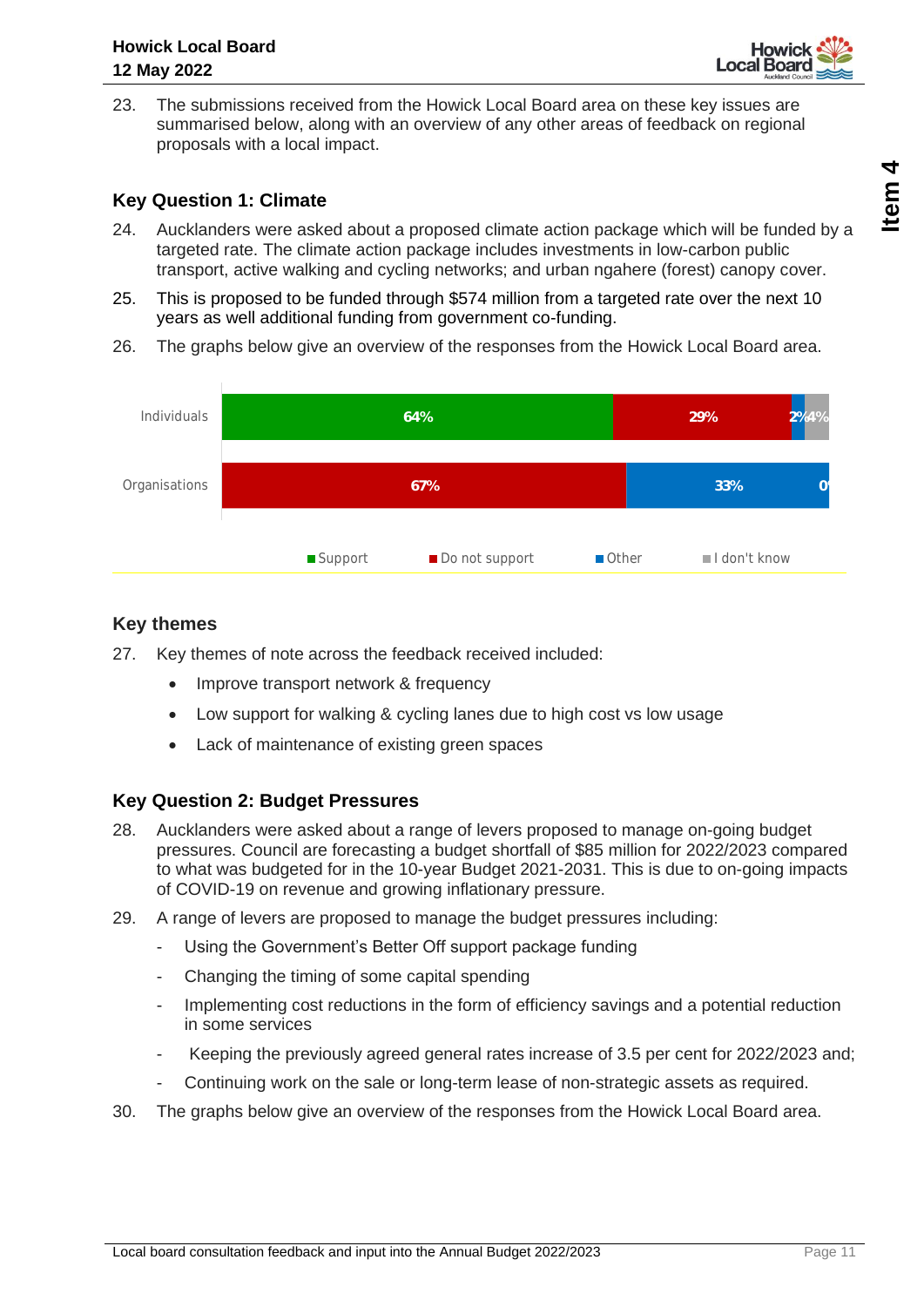



#### **Key themes**

- 31. Key themes of note across the feedback received included:
	- Capital spending on unnecessary projects
	- Keep rates at 3.5%
	- Don't support the selling of non-strategic assets
- 32. Since consultation, further reduction in revenue caused by the COVID-19 omicron outbreak and rising interest and inflation costs has compounded budget pressures.
- 33. Local Board Chairs attended a Finance and Performance Committee workshop outlining the increased pressures and a briefing was held for all local board members.

#### **Key Question 3: Operating Spending Prioritisation**

- 34. Aucklanders were asked to provide feedback on a proposal that would see council prioritise operating spending to help manage on-going budget pressures. A set of criteria to be used when making decisions about cost reductions, including those that could reduce, stop or change some services, was proposed.
- 35. The proposal involves implementing \$15 million of additional permanent cost reductions in the form of efficiency saving and low-priority service reductions across the group in 2023/2024, growing to \$30 million per annum from 2024/2025 onwards.
- 36. The graphs below give an overview of the responses from the Howick Local Board area.



#### **Key themes**

- 37. Key themes of note across the feedback received included:
	- Proposal is too vague need details
	- Wasteful spending on climate change
	- Focus on existing/essential projects and services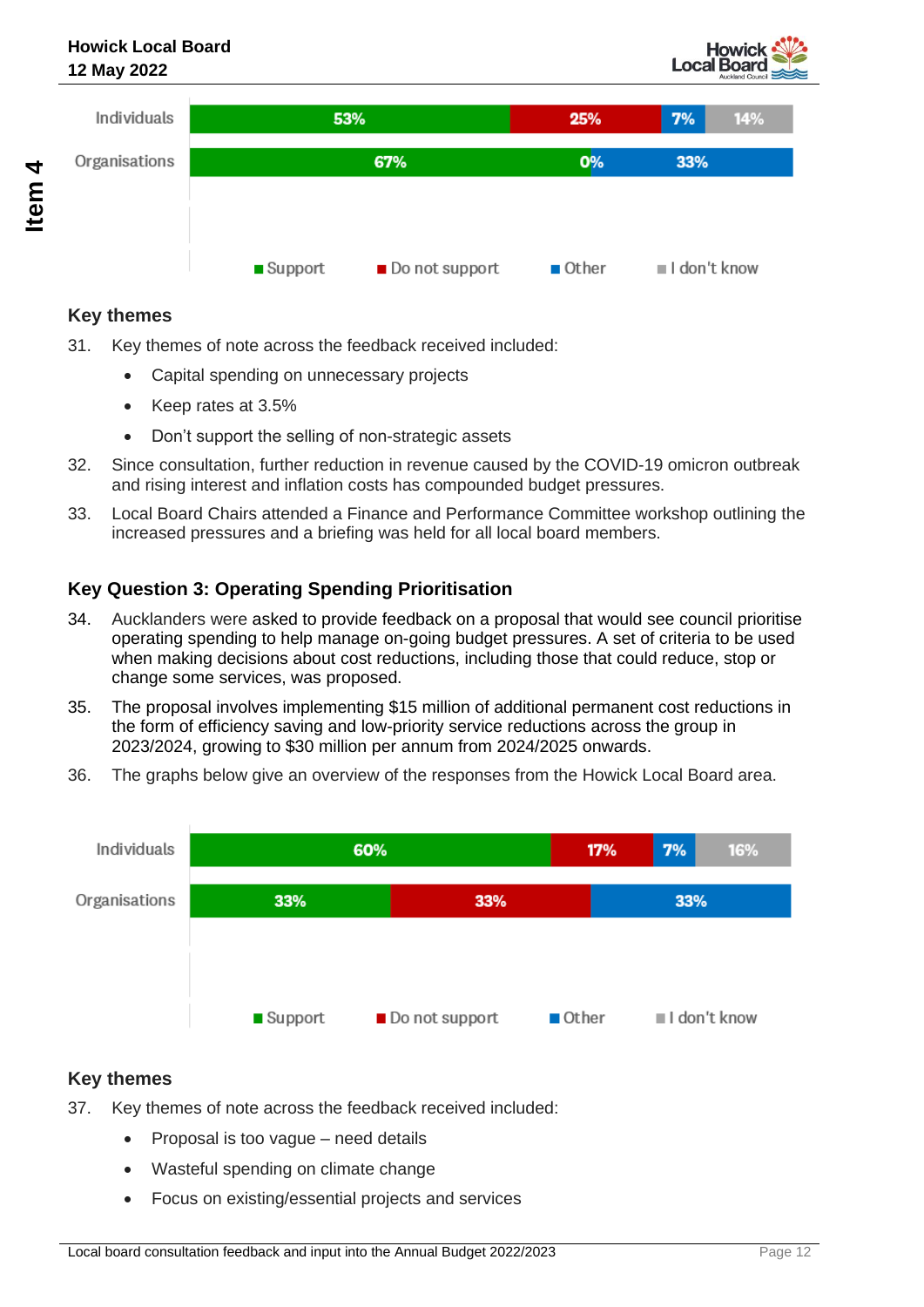

• Reduce staff and introduce pay cuts

#### **Key Question 4: Waste Service Standardisation**

- 38. Aucklanders were asked about a proposal to standardise waste services and charges across Auckland. The proposal would involve a move to a region-wide rates funded refuse collection service and see a choice of three bin sizes (with different pricing for each) to accommodate different household needs.
- 39. Auckland Council are also proposing to include standardising which properties can opt-out of waste management services and charges across Auckland.
- 40. The graphs below give an overview of the responses from the Howick Local Board area.



#### **Key themes**

- 41. Key themes of note across the feedback received included:
	- Cost of living too high, adding PAYT will become unaffordable
	- Users should pay according to their usage
	- Waste of money
- 42. Auckland Council are also proposing to include standardising which properties can opt-out of waste management services and charges across Auckland.
- 43. The graphs below give an overview of the responses from the Maungakiekie-Tāmaki Local Board area to Question 4B.



*Standardise the op-out rules for residential multi-unit developments (10 or more units)*

*Standardise the opt-out rules for residential and lifestyle properties with between two and nine units*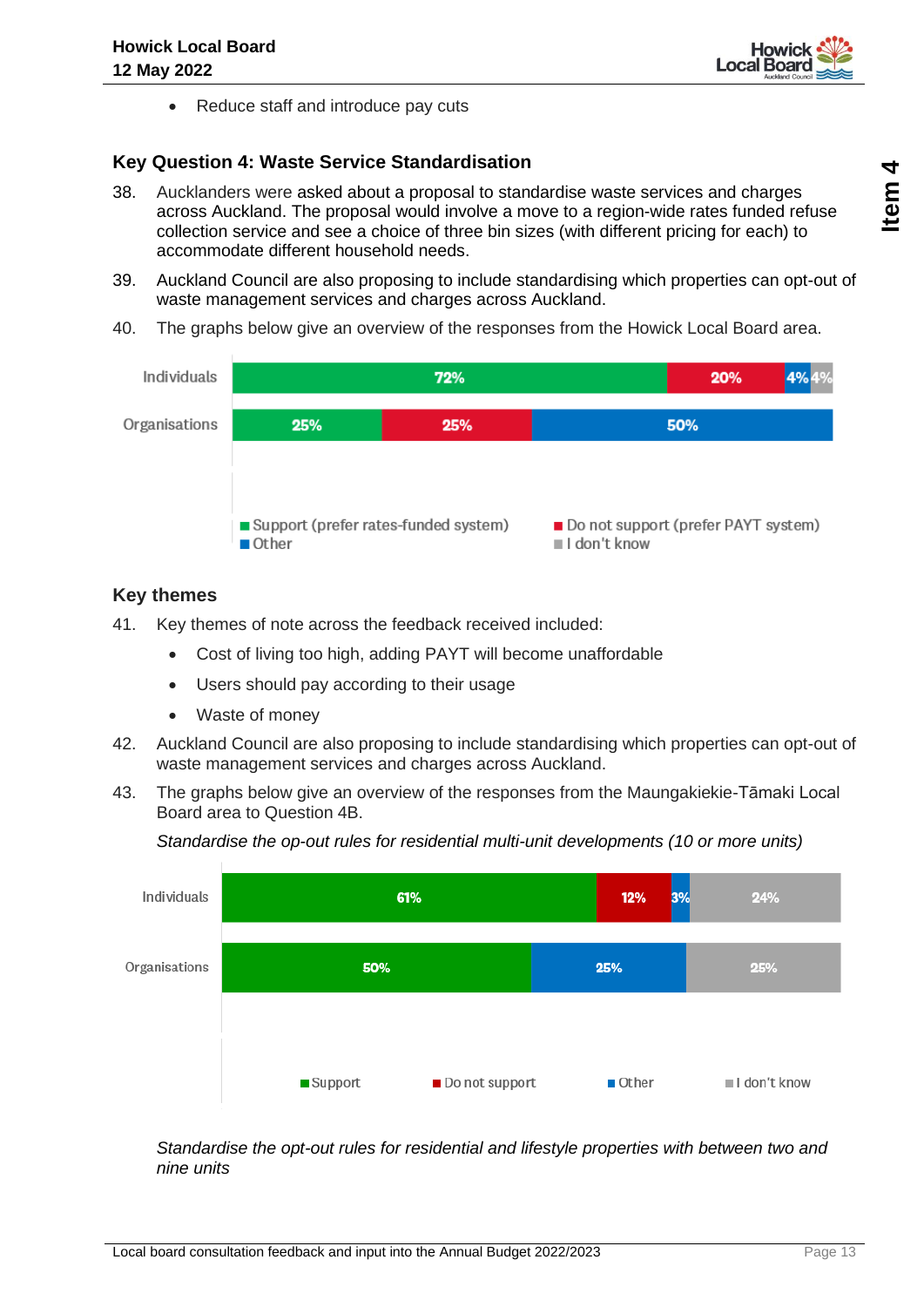



#### *Standardise the opt-out rules for non-residential properties*



#### *Apply a minimum base charge to every separately used or inhabited part of a property*



#### **Other feedback**

- 44. Aucklanders were asked what is important to them and if they had any feedback on any other issues, including:
	- Local board decision-making over local community services support the importance of the role of the local board.
	- Tūpuna Maunga Authority Operational Plan 2022/2023 not favourable of this plan given the tree felling at Pigeon Mountain.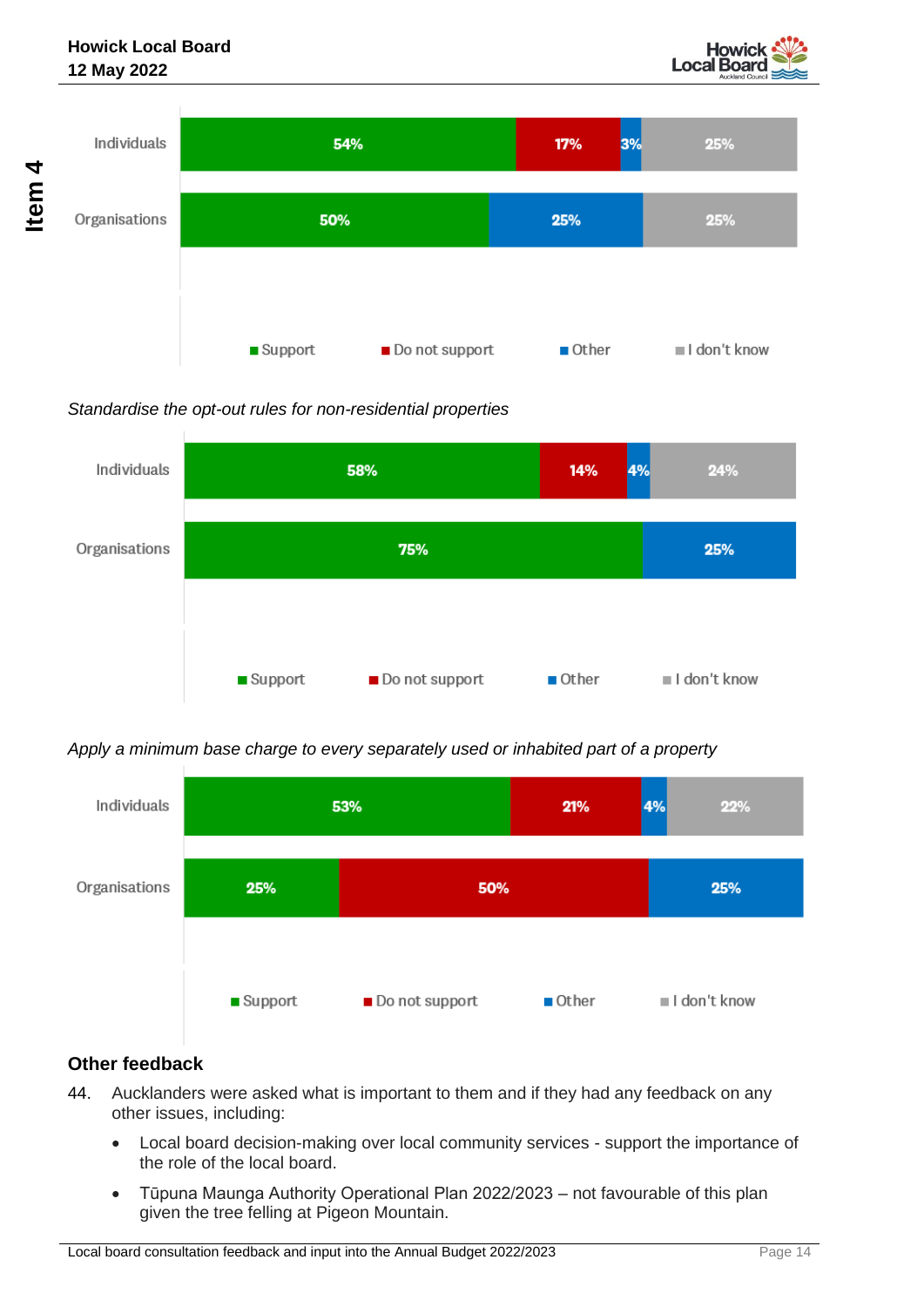

45. The local board had no further feedback on these items.

### **Recommendations on local matters**

- 46. This report allows the local board to recommend local matters to the Governing Body for consideration as part of the Annual Budget process, in June 2022. This includes:
	- proposed locally driven initiative capital projects outside local boards' decisionmaking responsibility
	- release of local board specific reserve funds.
	- local advocacy initiatives.

#### **Funding for Locally Driven Initiatives (LDI)**

- 47. Local boards are allocated funding for locally driven initiatives (LDI) annually, to spend on local projects or programmes that are important to their communities. Local boards have decision-making over the LDI funds but need approval from the Governing Body where:
	- operational LDI funding is to be converted into capital LDI funding.
	- the release of local board specific reserve funds is requested, which are being held by the council for a specific purpose.
	- a LDI capital project exceeds \$1 million.
- 48. These conditions do not apply to the Howick Local Board for the 2022/2023 financial year.

#### **Local board advocacy**

- 49. Local boards are requested to provide approved advocacy initiatives which considers the consultation feedback above. This allows the Finance and Performance Committee to consider these advocacy items when making recommendations on the Annual Budget 2022/2023 to the Governing Body in June.
- 50. The advocacy initiatives approved by the local board will be included as an appendix to the 2022/2023 Local Board Agreement

#### **Local board input on regional topics in the Annual Budget 2022-2023**

51. Local boards have a statutory responsibility for identifying and communicating the interests and preferences of the people in its local board area in relation to Auckland Council's strategies, policies, plans, and bylaws, and any proposed changes to be made to them. This report provides an opportunity for the local board to provide input on council's proposed Annual Budget 2022/2023.

### **Tauākī whakaaweawe āhuarangi Climate impact statement**

- 52. The decisions recommended in this report are part of the Annual Budget 2022/2023 and local board agreement process to approve funding and expenditure over the next year.
- 53. Projects allocated funding through this Annual Budget process will all have varying levels of potential climate impact associated with them. The climate impacts of projects Auckland Council chooses to progress, are all assessed carefully as part of council's rigorous reporting requirements.

### **Ngā whakaaweawe me ngā tirohanga a te rōpū Kaunihera Council group impacts and views**

54. The Annual Budget 2022/2023 is an Auckland Council Group document and will include budgets at a consolidated group level. Consultation items and updates to budgets to reflect decisions and new information may include items from across the group.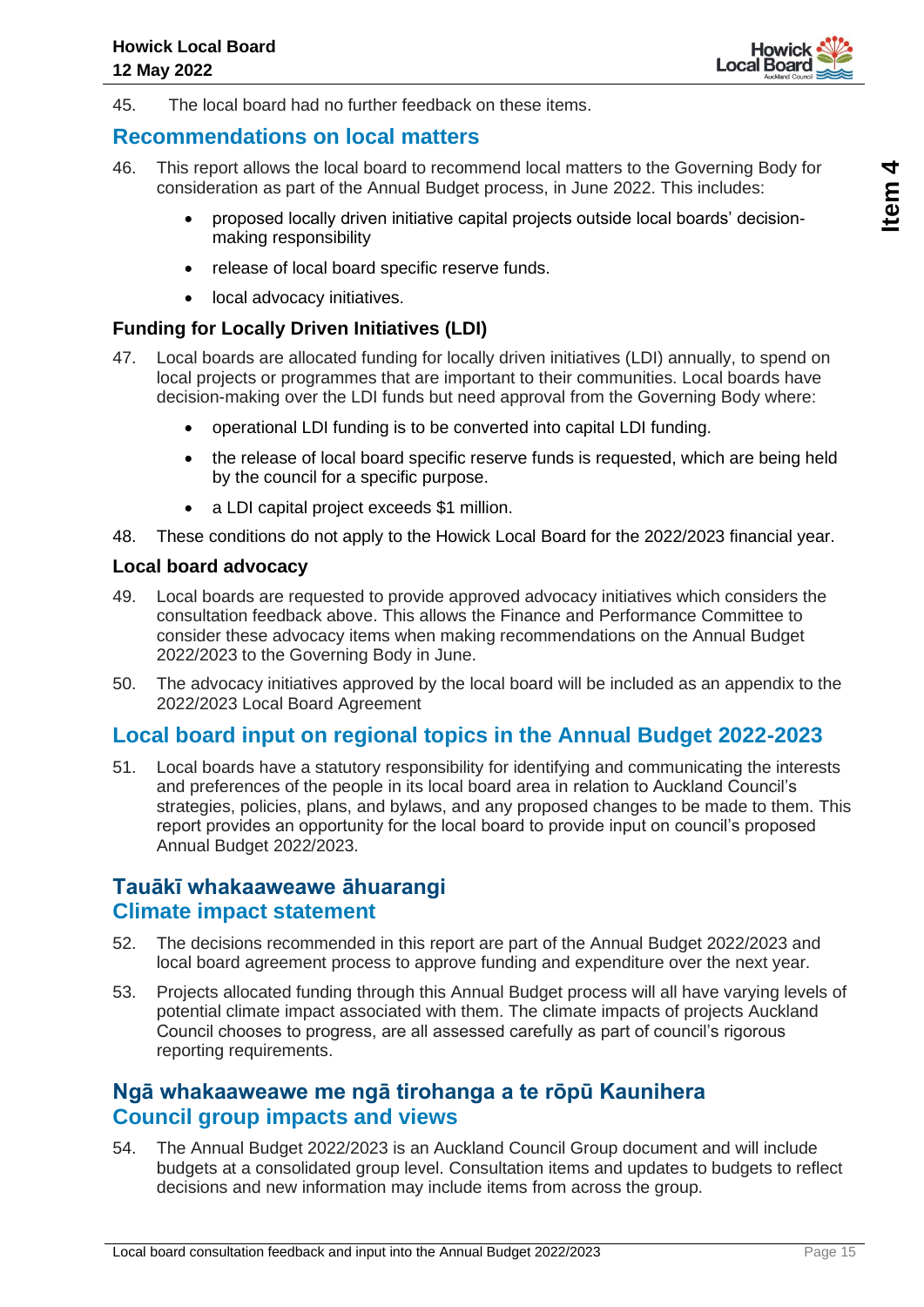

## **Ngā whakaaweawe ā-rohe me ngā tirohanga a te poari ā-rohe Local impacts and local board views**

55. The local board's decisions and feedback are being sought in this report. The local board has a statutory role in providing its feedback on regional plans.

56. Local boards play an important role in the development of the council's Annual Budget. Local board agreements form part of the Annual Budget. Local board nominees have also attended Finance and Performance Committee workshops on the Annual Budget.

# **Tauākī whakaaweawe Māori Māori impact statement**

- 57. Many local board decisions are of importance to and impact on Māori. Local board agreements and the Annual Budget are important tools that enable and can demonstrate the council's responsiveness to Māori.
- 58. Local board plans, developed in 2020 through engagement with the community including Māori, form the basis of local board area priorities. There is a need to continue to build relationships between local boards and iwi, and the wider Māori community.
- 59. Analysis provided of consultation feedback received on the proposed Annual Budget includes submissions made by mana whenua and the wider Māori community who have interests in the rohe / local board area.
- 60. Ongoing conversations between local boards and Māori will assist to understand each other's priorities and issues. This in turn can influence and encourage Māori participation in the council's decision-making processes.
- 61. Some projects approved for funding could have discernible impacts on Māori. The potential impacts on Māori, as part of any project progressed by Auckland Council, will be assessed appropriately and accordingly as part of relevant reporting requirements.

## **Ngā ritenga ā-pūtea Financial implications**

- 62. This report is seeking the local board's decisions on financial matters in the local board agreement that must then be considered by the Governing Body.
- 63. The local board also provides input to regional plans and proposals. There is information in the council's consultation material for each plan or proposal with the financial implications of each option outlined for consideration.

## **Ngā raru tūpono me ngā whakamaurutanga Risks and mitigations**

64. The council must adopt its Annual Budget, which includes local board agreements, by 30 June 2022. The local board is required to make recommendations on these local matters for the Annual Budget by mid May 2022 and present to the Finance and Performance Committee on 25 May, to enable and support the Governing Body to make decisions on key items to be included in the Annual Budget on 7 June 2022.

# **Ngā koringa ā-muri Next steps**

- 65. The local board will approve its local board agreement and corresponding work programmes in June 2022.
- 66. Recommendations and feedback from the local board will be provided to the Finance and Performance committee for consideration ahead of that Committee making recommendations to the Governing Body for decision.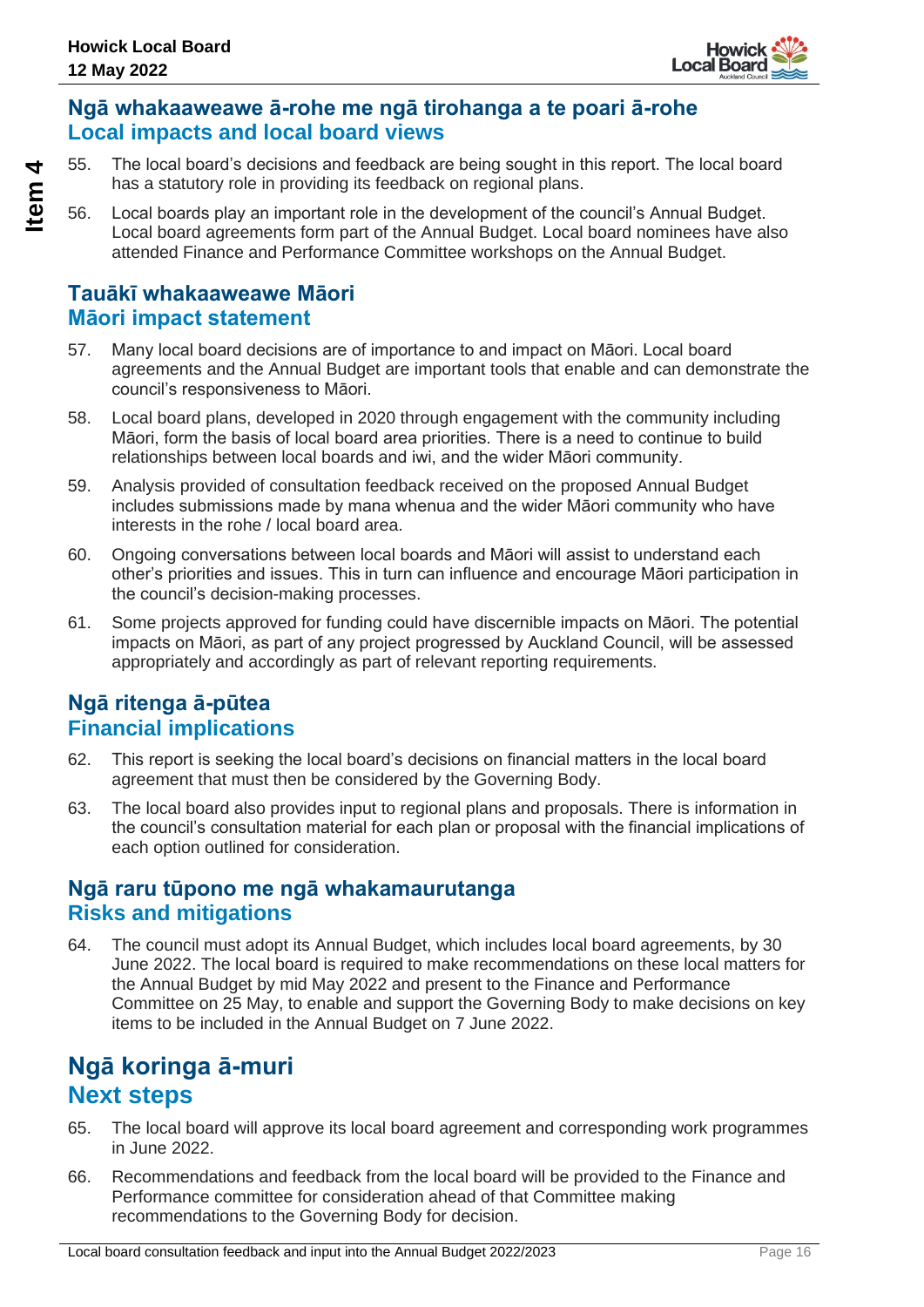

67. The final Annual Budget 2022/2023 (including local board agreements) will be adopted by the Governing Body on 29 June 2022.

# **Ngā tāpirihanga Attachments**

| No.                      | Title <sup>1</sup>                          | Page |
|--------------------------|---------------------------------------------|------|
| A <sub>U</sub>           | Howick Local Board Input to Regional Topics |      |
| $B_{\frac{\sqrt{3}}{2}}$ | Howick Local Board Advocacy                 |      |

# **Ngā kaihaina Signatories**

| Author     | Tracey Freeman - Engagement Advisor     |
|------------|-----------------------------------------|
| Authoriser | Victoria Villaraza - Local Area Manager |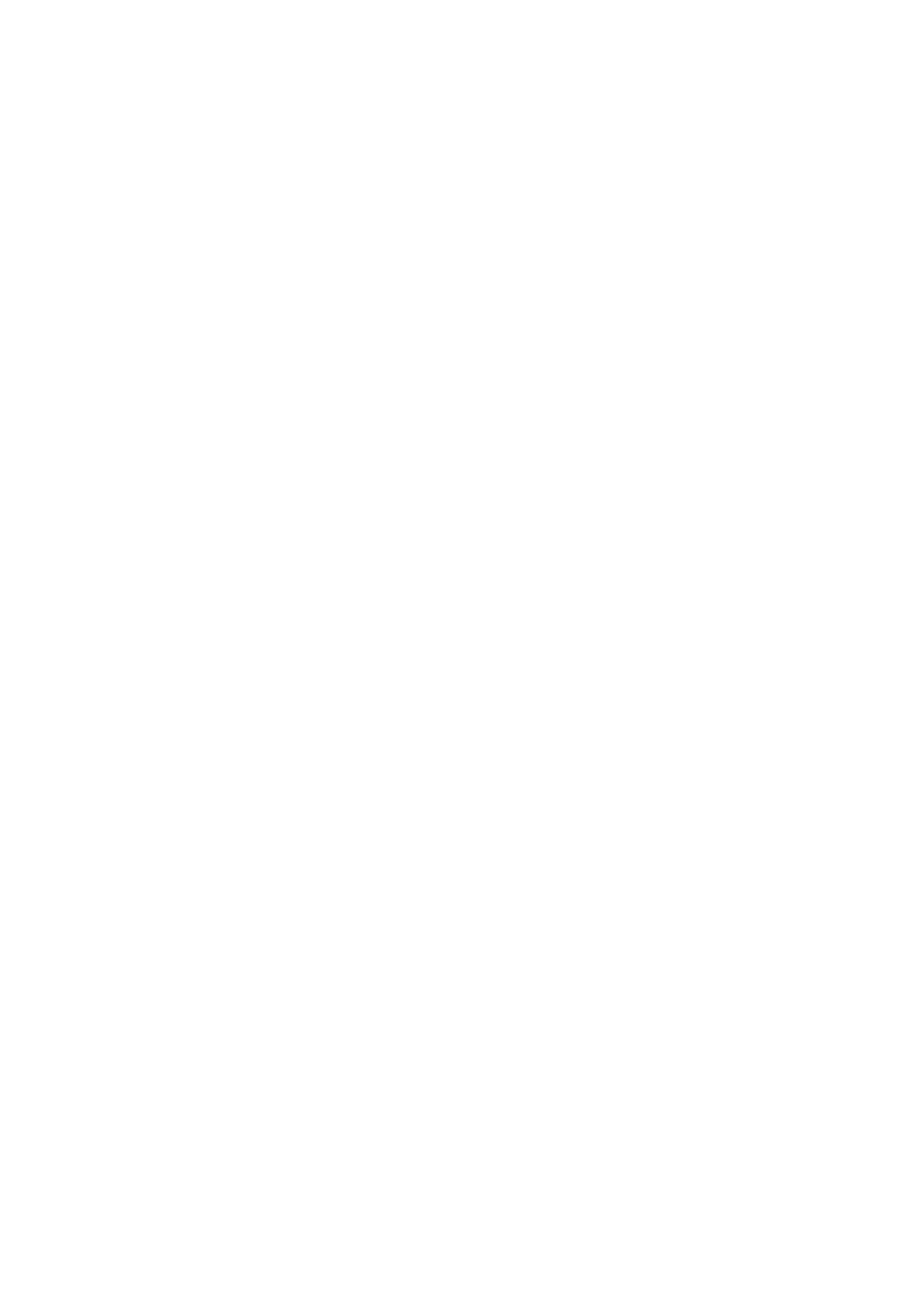# <span id="page-18-0"></span>**Annual Budget 2022/2023**

Howick Local Board feedback on regional topics

| <b>Topic</b>                                          | <b>Proposal</b>                                                                                                             | Support /<br>Do not<br>support | <b>Local Board Input</b>                                                                                                                                                                                                                                            |
|-------------------------------------------------------|-----------------------------------------------------------------------------------------------------------------------------|--------------------------------|---------------------------------------------------------------------------------------------------------------------------------------------------------------------------------------------------------------------------------------------------------------------|
| Climate<br><b>Action</b>                              | To introduce a climate action targeted<br>rate                                                                              | Support                        | The board support the proposal but would like to see a focus on more<br>research and education around climate change.                                                                                                                                               |
| <b>Budget</b><br><b>Pressures</b>                     | To manage on-going budget pressures                                                                                         | Support                        | The board are not supportive of the disposal of community assets -<br>particularly neighbourhood parks in the local board area.                                                                                                                                     |
| Operating<br><b>Spending</b><br><b>Prioritisation</b> | On how council will choose which<br>services to reduce, stop or change                                                      | Support                        | The local board are supportive of the proposal ensuring there is no<br>reduction on public safety related services, and that operational spending<br>focuses on the delivery of core services and delivers them well (need-to-<br>have as opposed to nice-to-have). |
| Waste                                                 | To move from a planned region-wide<br>pay-as-you-throw system to a region-<br>wide rates-funded refuse collection<br>system | Support                        | The board support the proposal however do not support any costs related to<br>food scraps.                                                                                                                                                                          |
|                                                       | To standardise the opt-out rules for<br>residential multi-unit developments (10<br>or more units)                           | Support                        |                                                                                                                                                                                                                                                                     |
|                                                       | To standardise the opt-out rules for<br>residential and lifestyle properties with<br>between two and nine units             | Support                        |                                                                                                                                                                                                                                                                     |
|                                                       | To standardise the opt-out rules for<br>non-residential properties                                                          | Support                        |                                                                                                                                                                                                                                                                     |
|                                                       | To apply a minimum base charge to<br>every separately used or inhabited part<br>of a property                               | Support                        |                                                                                                                                                                                                                                                                     |



**Attachment A Item 11**Attachment A